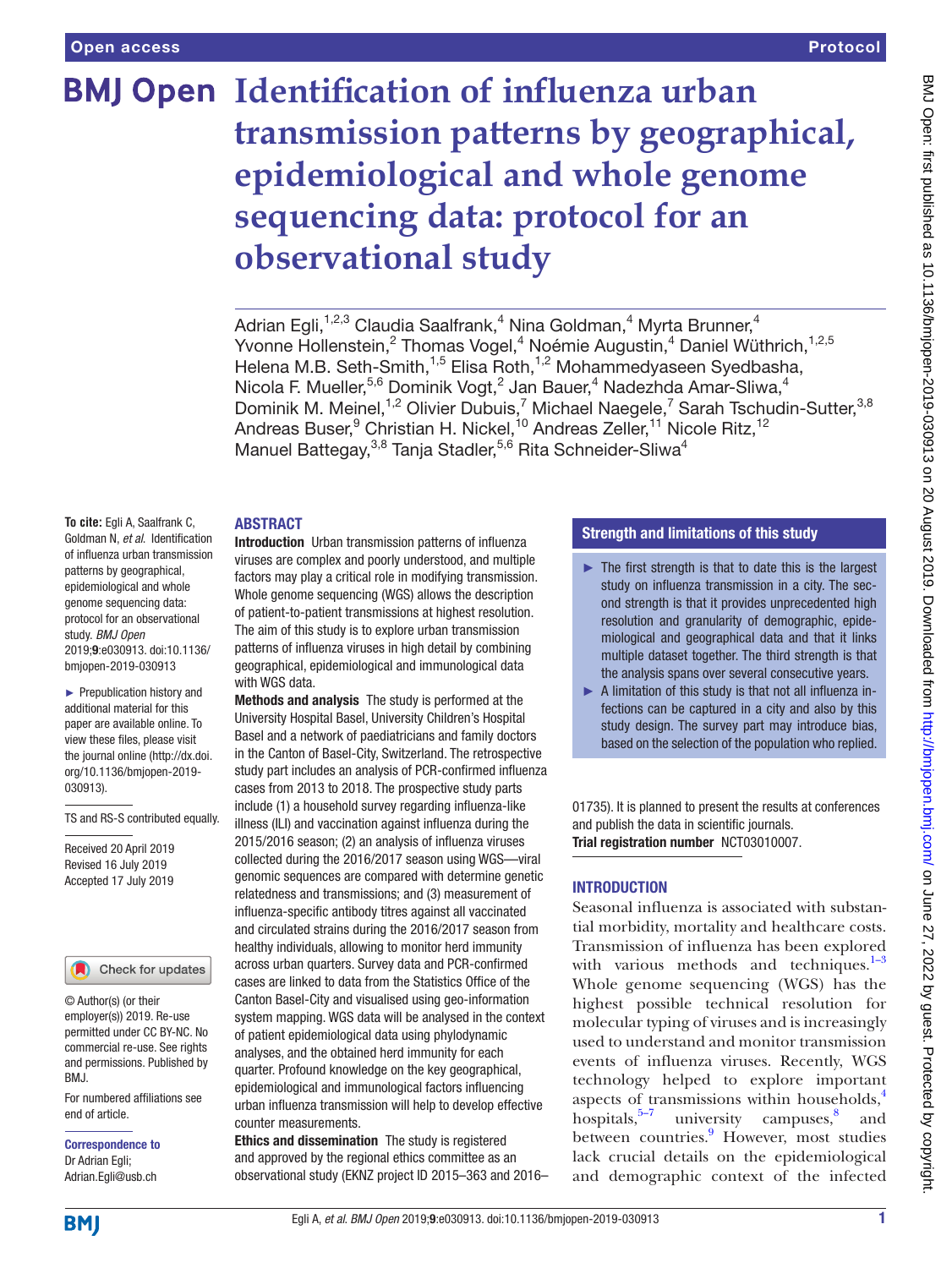#### Open access

patients and therefore cannot provide sufficient in-depth knowledge on risk factors for and pathways of transmission. Understanding pathogen transmission from patient-to-patient, especially within the urban context, may inform public health interventions targeting specific transmission chains.

Urban transmission clusters have not yet been explored in detail. The impact of host and environment factors within a city may greatly vary depending of the scale for example, direct person-to-person, within an urban quarter, within and between countries, and around the globe. Within cities, multiple factors may entertain transmission, such as population densities, available living space per person, usage of public transport, socioeconomic structures and behaviours, age, vaccine rates and herd immunity. Urban quarters often vary greatly in some of those factors. Therefore, the differences accumulating within urban quarters may allow us to study the impact of geographical, social and demographic factors in the context of urban transmission of influenza. So far, only a few epidemiological studies have conceptualised these 'geographic area' variables for influenza focused transmission and vaccine research.<sup>10–14</sup>

Combining detailed population related data with high-resolution WGS-based typing of influenza viruses may allow us to profoundly understand factors entertaining urban influenza transmission within the microenvironments of a city. Based on the generated knowledge, targeted public health policies can be informed. Furthermore, these findings may also be translated to other transmissible diseases. In this article, we describe in detail the study design of a 3-year research project funded by the Swiss National Science Foundation ([www.snsf.ch\)](www.snsf.ch) to explore urban influenza transmission.

#### Aims and objectives

The main objective of this project is to explore the transmission patterns of influenza within a city. Geographical, epidemiological, microbiological and immunological factors are analysed to explain urban transmission patterns.

The *specific aims of the retrospective study* parts are:

Analysing PCR-confirmed influenza cases (seasons 2013/2014 to 2017/2018):

- 1. Accessing PCR-confirmed influenza cases from various institutions across Basel.
- 2. Visualising the frequency and spread of incidences with the help of point pattern and other analytical techniques including georeferencing individual cases.
- 3. Analysis of influenza cases by mapping incidences with demographic data from the Statistical Office of the Canton Basel-City.

The *specific aims of the prospective study* parts are: Household survey (season 2015/2016):

1. Conducting household surveys within 10 urban quarters.

- 2. Determination of the influenza-like illness (ILI) rate on individual and urban quarters levels, and exploring factors associated with ILI.
- 3. Determination of influenza vaccine rate on individual and urban quarters levels, and exploring factors associated with influenza vaccine rates.
- 4. Linkage and analysis of data from the household survey with demographic data from the Statistics Office of the Canton Basel-Basel for example, population density.

Transmission study:

- 1. Building a prospective biobank of PCR-confirmed influenza patients including nasopharyngeal swabs, serum and blood samples.
- 2. Sequencing of influenza viruses using WGS and performing phylogenetic analysis, revealing the relatedness of viral strains from individuals within Basel, as well as the relatedness of Basel sequences to foreign sequences obtained from public available databases.
- 3. Analysis of transmission patterns in association with clinical, demographic, immunological and geographical data.

Influenza-specific antibody titres

1. Determination of influenza-specific humoral immunity of healthy individuals and translating the titres to herd immunity levels within urban quarters during the influenza season.

#### Patient and public involvement

The study proposal was evaluated by the local ethical committee, reflecting a detailed evaluation of patient rights in conducting research. In the survey, the public was informed via the questionnaire and in the influenza transmission study, patients will be informed according to the laws and regulation of the Swiss Human Research Act including the previously mentioned evaluation by the local ethical committee. As this is a study protocol for an observational epidemiological study, no intervention was planned. All study participants in the prospective study parts received information material about the study purpose, aims and what will happen with the data collected.

# Methods/design

*Setting:* In November 2015 the City of Basel had a total of 176 950 inhabitants distributed over 19 urban quarters. An estimated 5% of the population are thought to be infected with influenza viruses annually. The University Hospital Basel and the University Children Hospital Basel are tertiary academic institutions with more than 500 000 adult and 100 000 paediatric outpatient consultations annually. Both hospitals provide emergency department services during influenza seasons. The University Hospital Basel recruited adult patients and the University Children Hospital recruited paediatric patients for this study. In addition, a network of 24 paediatricians and family doctors also recruited patients (see section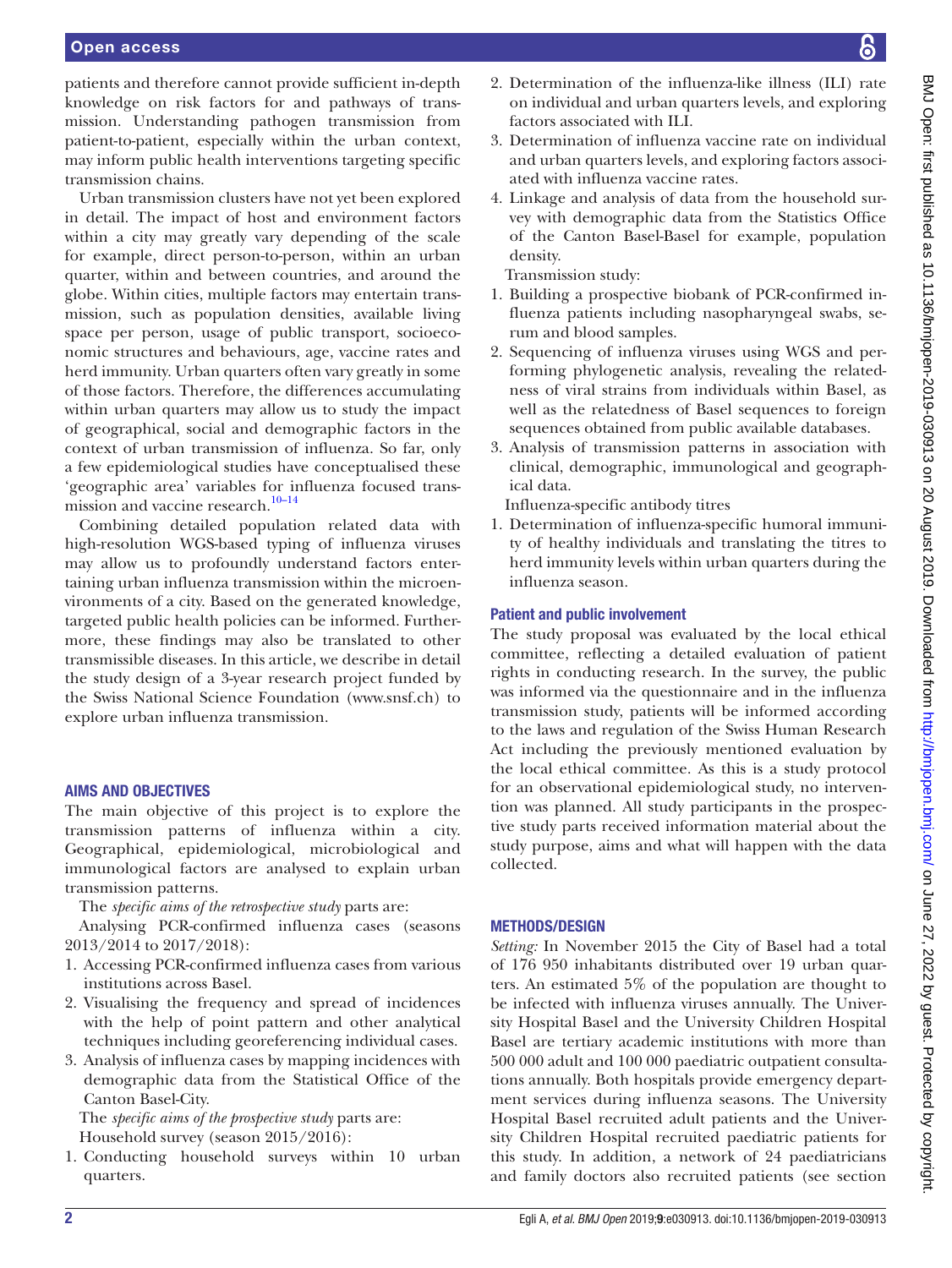

<span id="page-2-0"></span>Figure 1 Study overview. Retrospective analysis of PCR-confirmed cases and household survey. prospective collection of influenza virus isolates for WGS analysis and measurement of HIA titres from serum of healthy donors. GIS, geo-information system; HIA, haemagglutination inhibition assay; WGS, whole genome sequencing.

Influenza transmission using WGS). Some of the data and samples were received from Viollier, a private laboratory providing its services to a large part of private practices within the City of Basel.

#### Study design

The observational descriptive study consists of retrospective and prospective parts that are performed at the previously mentioned institutions. [Figure](#page-2-0) 1 provides an overview on the different study elements.

#### Retrospective studies

#### PCR-confirmed influenza cases

For this study part, we collect all PCR-confirmed cases from the laboratory and clinical information systems of the University Hospital Basel, the University Children Hospital and the Viollier diagnostic laboratory for the influenza seasons 2013/2014 to 2017/2018 with daily resolution. Data from influenza diagnostic services of nasopharyngeal swabs and additional respiratory material is available since 2013. For all PCR-confirmed influenza A and B cases, further information is accessed (eg, age at infection, gender and residential address). From the Statistics Office of the Canton Basel-City, additional data on the specific housing block is available, for example, population density, net income and living space. The cases are mapped and areas with high occurrence identified using kernel densities (see below).

#### Prospective studies

#### Household survey

We designed a household survey for the influenza season 2015/2016 in order to collect data on ILI and influenza vaccination. [Figure](#page-3-0) 2 shows in which urban quarters we distributed 30000 questionnaires. We chose to study the level of official urban quarters, rather to postcode, as all the data from the Statistics Office of the Canton Basel-City was available at that level. In addition, the areas covered by postcodes and boundaries of official urban quarters do not correspond, making the use of data based on the postcode level unsuitable for the analysis of urban quarters. The distribution of questionnaires started in April 2016 when

the incidence rate of the influenza cases dropped below official reported endemic threshold levels.

#### *Participants and sample size*

We used the probability-proportional-to-size sampling as a basis to plan the survey, as each quarter's base population varies as well as the systematic equal probability of selection sampling method within each quarter, so that each household had an equal probability of being selected. Both sampling methods account for the heterogeneity of urban quarters. In order to gain insights into community variation in attitudes, beliefs and behaviours on influenza vaccination from a representative sample, the survey was distributed in ten selected urban quarters ([figure](#page-3-0) 2) of Basel, which displayed a great variety in terms of sociodemographic and socioeconomic and building structures. Everyone not living in one of the ten selected urban quarters was excluded from the survey.

We calculated the *number of responses needed* (n) to make the data representative with the following equation:

$$
n \ge \frac{N}{1 + \frac{(N-1)e^2}{K^2 V(1-V)}}
$$

n=Households by urban quarter; e=sampling error 5%; K=1.96 confidence level (90%=1.64; 95%=1.96;  $99\% = 2.58$ ; V=distribution of responses (50%).

We calculate the number of necessary questionnaires to be distributed per quarter by using the amount of responses needed per quarter, assuming a response rate of 12% [\(table](#page-4-0) 1). The questionnaire is translated into the six most commonly spoken languages (German, English, Italian, Serbo-Croatian, Albanian and Turkish). Distribution is according to the three most commonly spoken language per quarter based on data from the Statistics Office of the Canton Basel-City [\(table](#page-5-0) 2). Every household received a German questionnaire. The full-length English version of the questionnaire can be found in [online supplementary](https://dx.doi.org/10.1136/bmjopen-2019-030913)  [material 1](https://dx.doi.org/10.1136/bmjopen-2019-030913) and a German version in [online supplementary](https://dx.doi.org/10.1136/bmjopen-2019-030913)  [material 2](https://dx.doi.org/10.1136/bmjopen-2019-030913).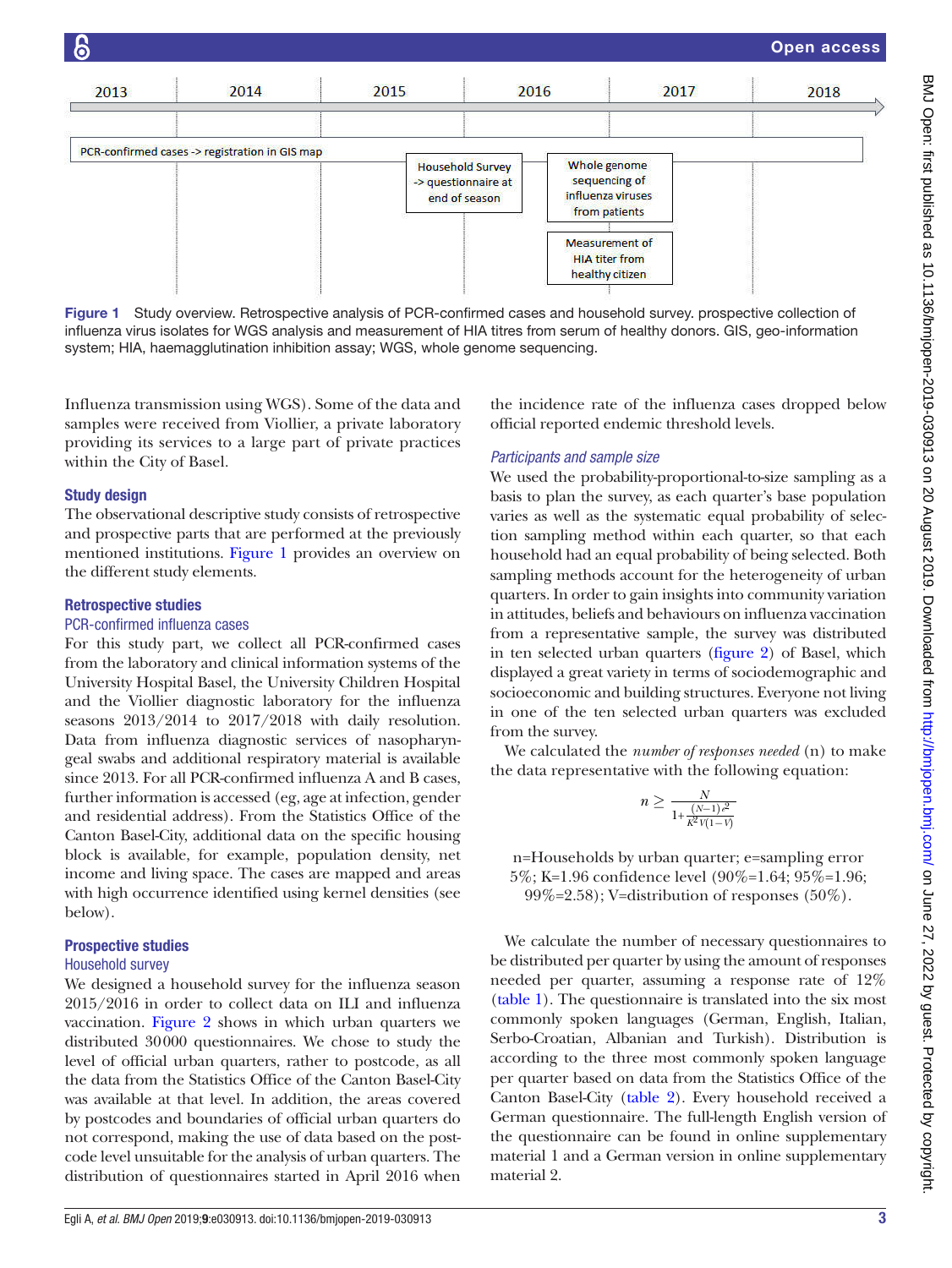

<span id="page-3-0"></span>Figure 2 Urban quarters of the Canton of Basel-City included into the household survey. The 10 selected urban quarters are highlighted, selected on influenza incidences and known socioeconomic differences. Base map data: department of construction and traffic of the Canton Basel-City, land charge register, specialist department for geoinformatics.

# *Variables*

A total of 54 questions are included in the survey covering the following topics: (a) ILIs and vaccination, (b) aspects of urban environment, (c) information collection about health and (d) person-related data.

# Influenza transmission using WGS

In this project part, patients with ILI were recruited, and confirmed influenza viruses are sequenced using WGS.<sup>15</sup> This allows us to determine the phylogeny and transmission interference within urban quarters of the city in the context of particular demographic, geographical and microbiological factors.

# *Participants and recruitment*

All patients with suspected ILI seen at one of the study sites are qualified to participate. The inclusion criteria for ILI are: recent anamnestic fever, coughing, myalgia, arthralgia

and sudden onset of disease. Then respiratory samples, mainly nasopharyngeal swabs, are collected. Patients are recruited at 15 study sites distributed throughout the city. The samples are delivered on the same day to the clinical microbiology laboratory for immediate sample processing and PCR testing.

# *Strain collection and influenza diagnostics*

For the influenza season 2016/2017, all positive and negative samples are collected and stored at −80°C. In addition, additional influenza positive samples from the study season 2016/2017 are provided from a private diagnostic laboratory (Viollier AG, Allschwil, Switzerland). Both laboratories used the FluXpress (Cepheid), which allows the (semi-) quantitative determination of influenza A, influenza B and respiratory syncytial virus. Serial isolates from the same patients are also collected and stored until WGS workup.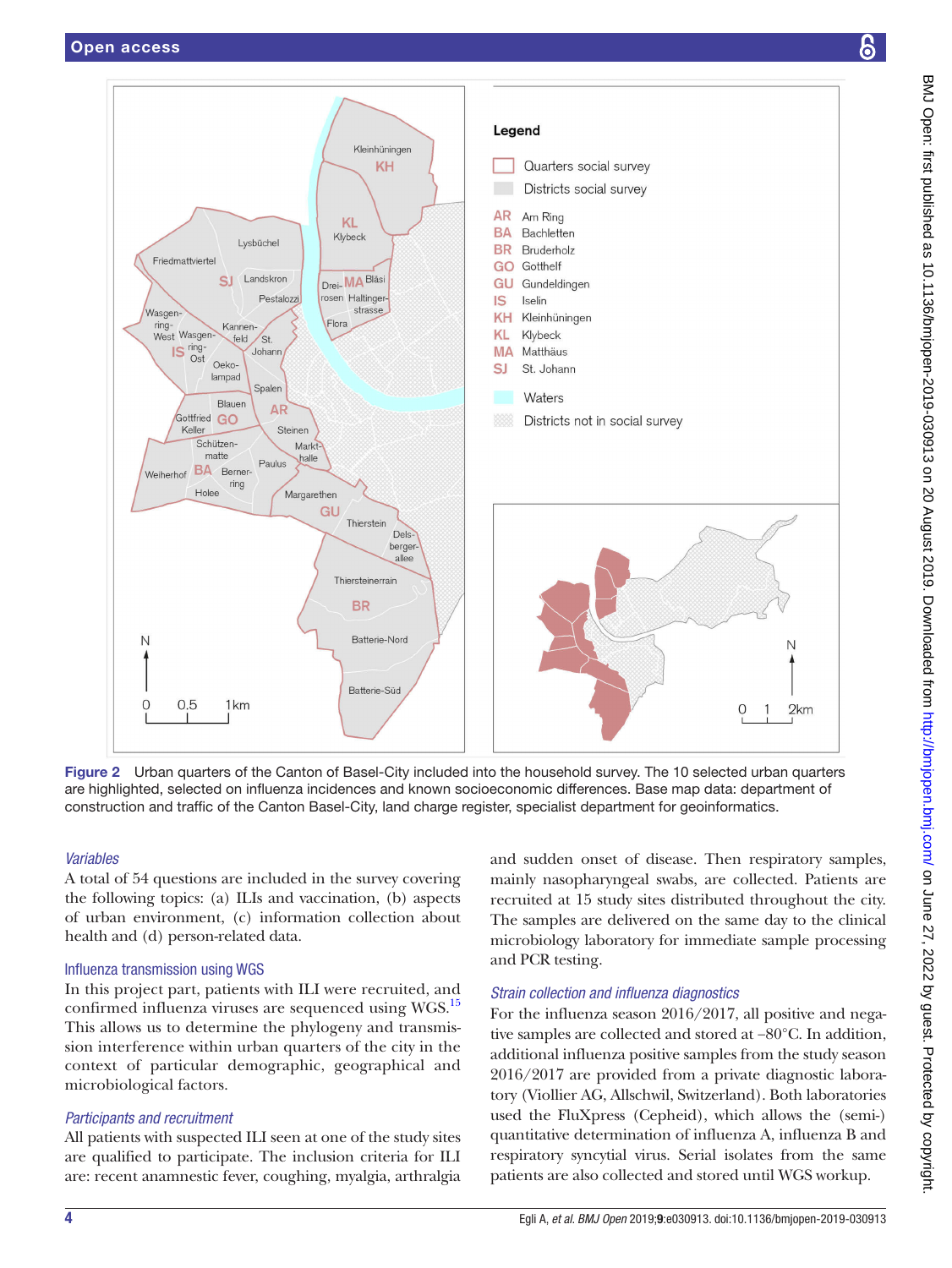#### <span id="page-4-0"></span>Table 1 Representative sample of the household survey

| Urban quarter                 | No of private<br>households in<br>the quarter (N) | <b>Minimum</b><br>required<br>returns (n) | No of<br>necessary<br>distributed<br>questionnaires<br>(if 12%<br>response rate) |
|-------------------------------|---------------------------------------------------|-------------------------------------------|----------------------------------------------------------------------------------|
| Am Ring                       | 5456                                              | 359                                       | 2991                                                                             |
| Gundeldingen                  | 10085                                             | 370                                       | 3084                                                                             |
| <b>Bruderholz</b>             | 4038                                              | 351                                       | 2924                                                                             |
| <b>Bachletten</b>             | 6710                                              | 363                                       | 3028                                                                             |
| Gotthelf                      | 3764                                              | 349                                       | 2906                                                                             |
| Iselin                        | 8860                                              | 368                                       | 3069                                                                             |
| St. Johann                    | 9180                                              | 369                                       | 3073                                                                             |
| Matthäus                      | 8012                                              | 367                                       | 3055                                                                             |
| <b>Klybeck</b>                | 3506                                              | 346                                       | 2886                                                                             |
| Kleinhüningen*                | 1291                                              | 296                                       | 2469                                                                             |
| Total of 10<br>urban district | 60902                                             | 3538                                      | 29485                                                                            |

\*The necessary number of questionnaires was calculated with an expected response rate of 12% and, due to statistical calculations, this means more households should have received a questionnaire than there actually are in Kleinhüningen. Source: Population Statistics 2014, Canton Basel-City.

# *Additional samples*

In addition to the nasopharyngeal swab for influenza, we also collect the following materials: whole blood (EDTA) samples for analysis of host genetics and serum samples for measurement of haemagglutination inhibition assay (HIA) titres as previously described (Kaufmann L et al. JOVE  $2017$ <sup>[16](#page-9-6)</sup> against vaccine and circulating influenza strains.

#### *Additional data*

Patient data from influenza cases were merged with metadata from the Statistics Office of the Canton Basel-City. In addition, the patients were provided with two questionnaires. The first one covers the most recent events during ILI of the last few days, the second one focuses on the behaviour while being ill. Patient are instructed to send the second questionnaire 2weeks after the ILI episode.

#### *WGS of viruses*

We use a molecular epidemiological approach to characterise the collected influenza viruses from individual patients with the highest possible resolution. The sequencing procedure has been described in detail.<sup>15</sup> Briefly, all samples from patients with ILI are analysed by influenza specific PCRs. PCR-confirmed samples are further processed: first, RNA is extracted from nasopharyngeal swab/fluid; then reverse transcription and PCR is used to amplify all eight RNA viral segments; then PCR products are sequenced with high coverage using a MiSeq system (Illumina).

## Determination of herd immunity in health individuals *Participants and recruitment*

Blood donors from the local Swiss Red Cross blood donation centre living in Basel are recruited for this study part. All blood donors included are above the age of 18 years and lived in Basel. At two time-points, before and after the 2016/2017 influenza season, serum samples are provided to determine antibody titres. The time between serum collections was three to 9months. In addition, the vaccine status is documented with a questionnaire.

#### *Measurement of antibody titres*

Antibody titres are determined as previously described.<sup>[16](#page-9-6)</sup> Briefly, antibody titres are determined using HIA against the following viruses: influenza A/Hong Kong/4801/2014 (H3N2); influenza A/California/7/2009 (H1N1); influenza B/Brisbane/60/2008; and influenza B/ Phuket/3073/2013. HI titres of  $\geq$ 1:40 are considered as seroprotection against this particular virus strain. The predominant virus in the 2016/2017 influenza season is influenza A/HongKong/H3N2. Within an urban quarter, the seroprotective titre is expressed as percentage of the measured population.

## Quantitative data analyses and modelling A retrospective study

## General aspects of geo-information system mapping

By including the spatial environment of the urban districts, the study aims to understand whether spatial spreading patterns of influenza coincide significantly with aspects of the urban environment and/or the socioeconomic structure. Influenza incidences and relevant aspects of the urban environment are visualised in ArcGIS (Esri, Switzerland) and combined with oblique aerial photography of urban quarters that are structured differently in terms of the built environment. Geo-information system (GIS)-assisted analyses of the spatial distribution and spreading of influenza incidences blended with block level statistical data from the Statistics Office of the Canton Basel-City are designed to determine close contact environments for example, infrastructure in the quarter, population density, living density, housing density. In addition, we can determine the urban social structure such as age distribution, social life situations, education status, migration background, housing and living arrangements, that may be related to higher occurrences of influenza cases. The possible association between influenza cases and relevant environmental factors are then analysed with spatial statistics. Thus, it can be determined, for example, if the number of influenza cases is higher in densely built, densely populated areas and in areas with certain age structures.

*Data processing, GIS mapping for the Canton Basel-City*. All maps are generated using ArcGIS V.10.3. The base-map showing individual statistical blocks/urban quarters/ cantonal boundaries was obtained from the 'Office for Geoinformatics, City of Basel' (download via Geoshop). It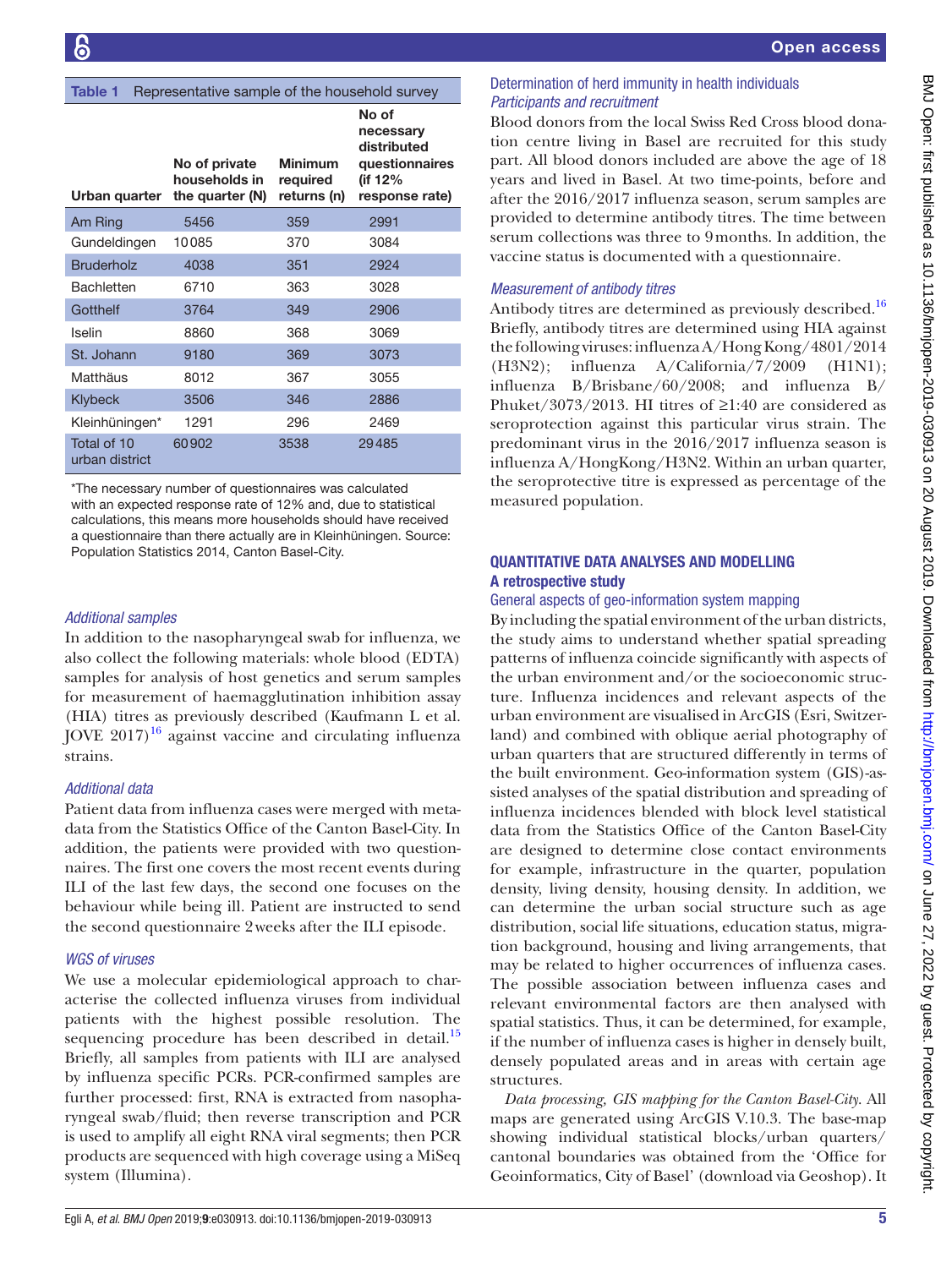|                                  |        |                                           |                               | foreigners in the urban quarter (March 2015)       |                              |                                    | Foreign population by citizenship as a percentage of all |
|----------------------------------|--------|-------------------------------------------|-------------------------------|----------------------------------------------------|------------------------------|------------------------------------|----------------------------------------------------------|
| <b>Urban district Population</b> |        | <b>Number</b><br>of private<br>households | Foreign<br>born<br>population | Largest<br>segment of<br>the foreign<br>population | Second<br>largest<br>segment | <b>Third</b><br>largest<br>segment | Fourth largest segment                                   |
| Am Ring                          | 10666  | 5456                                      | 3636                          | Germany<br>(27%)                                   | Italy<br>$(10.3\%)$          | Spain<br>$(5.9\%)$                 | United Kingdom (4.7%)                                    |
| Gundeldingen                     | 18917  | 10085                                     | 7497                          | Germany<br>(20.5%)                                 | <b>Turkey</b><br>$(14.9\%)$  | Italy<br>(12.7%)                   | Serbia, Montenegro,<br>Kosovo (9.8%)                     |
| <b>Bruderholz</b>                | 9068   | 4038                                      | 2098                          | Germany<br>(32.6%)                                 | Italy<br>(11.8%)             | UK (7.5%)                          | France (5.2%)                                            |
| <b>Bachletten</b>                | 13549  | 6710                                      | 2918                          | Germany<br>(32.3%)                                 | Italy<br>(13.2%)             | Spain<br>$(5.2\%)$                 | United Kingdom (4.9%)                                    |
| Gotthelf                         | 6883   | 3764                                      | 1910                          | Germany<br>(32.2%)                                 | Italy<br>(12.5%)             | <b>Turkey</b><br>$(4.9\%)$         | Spain (4.9%)                                             |
| Iselin                           | 16595  | 8860                                      | 6092                          | Germany<br>(18.3%)                                 | Italy (15%)                  | Turkey<br>(12.6%)                  | Serbia, Montenegro,<br>Kosovo (7%)                       |
| St Johann                        | 18835  | 9180                                      | 8245                          | Germany<br>(17.2%)                                 | <b>Turkey</b><br>(12.2%)     | Italy<br>$(10.8\%)$                | Portugal (8.7%)                                          |
| Matthäus                         | 16303  | 8012                                      | 8403                          | Germany<br>(17%)                                   | Italy<br>$(10.8\%)$          | Turkey<br>$(10.6\%)$               | Serbia, Montenegro,<br>Kosovo (10.5%)                    |
| Klybeck                          | 7331   | 3506                                      | 3813                          | <b>Turkey</b><br>(16.7%)                           | <b>Italy</b><br>(15.5%)      | Germany<br>11.3%                   | Serbia, Montenegro,<br>Kosovo (10.9%)                    |
| Kleinhüningen                    | 2900   | 1291                                      | 1553                          | Italy (15.7%)                                      | Germany<br>(14.5%)           | Turkey<br>(14.3%)                  | Serbia, Montenegro,<br>Kosovo (10.5%)                    |
| <b>Total</b>                     | 121047 | 60902                                     | 46165                         |                                                    |                              |                                    |                                                          |

<span id="page-5-0"></span>Table 2 Distribution of foreign-born population and foreign languages in the urban district of Basel

Population and foreign-born population were determined for November 2015. Number of private households was determined for 2014. Official language Montenegro: among other regional Serbo-Croatian and Albanian; Serbia: Serbo-Croatian; Kosovo: Albanian, Serbo-Croatian, Turkish.

should be noted that, while for the City of Basel, the road network defines the boundaries of the statistical blocks in most cases, this is not the case outside the city boundaries. Due to the small size of the individual statistical blocks, their street patterns are not displayed, allowing the presentation of the statistical data as truthfully as possible. ArcGIS allows the georeferencing of individual living addresses by using the tool 'Geocode Addresses'. The resulting shapefile indicates each influenza case with an individual point feature which can be classified according to added attributes like influenza type, month or week of examination. However, for data protection and ethical reasons, individual cases are not displayed with the address of residence, but only at the at the statistical block level.

# Kernel densities

Kernel density estimation is a fundamental data smoothing method where inferences about the population are made, based on a finite data sample. The kernel density tool (ArcGIS) calculates the density of features (here influenza cases) in a certain area and generates a surface for each feature. Then the values of all overlaying kernel

surfaces are summed up for each raster cell, resulting in a raster data set showing the kernel density. The kernel density are calculated for the influenza datasets of seasons 2013/2014, 2014/2015, 2015/2016, 2016/2017 and 2017/2018, as well as for the influenza cases of all seasons at once. The resulting raster dataset are reclassified into five shares (five for highest, 1 for lowest values) based on Jenks natural breaks. This raster dataset is then converted into polygon features using the raster-to-feature tool in order to allow more options in terms of cartography (raster datasets can only be displayed in uniform/blank colours; no outlines or hatching possible).

# Household survey

The data from the questionnaires is documented in a database (SPSS V.25). A codebook for each variable was determined. Next, we perform a data cleansing, rejecting incompletely filled out questionnaires from the system at entry. Then, a thorough data cleaning and editing process is carried out including harmonisation of codes, words and terms given in free answers, and recoding such answers into new codes and labels, thus creating new standardised variables from the original data. This includes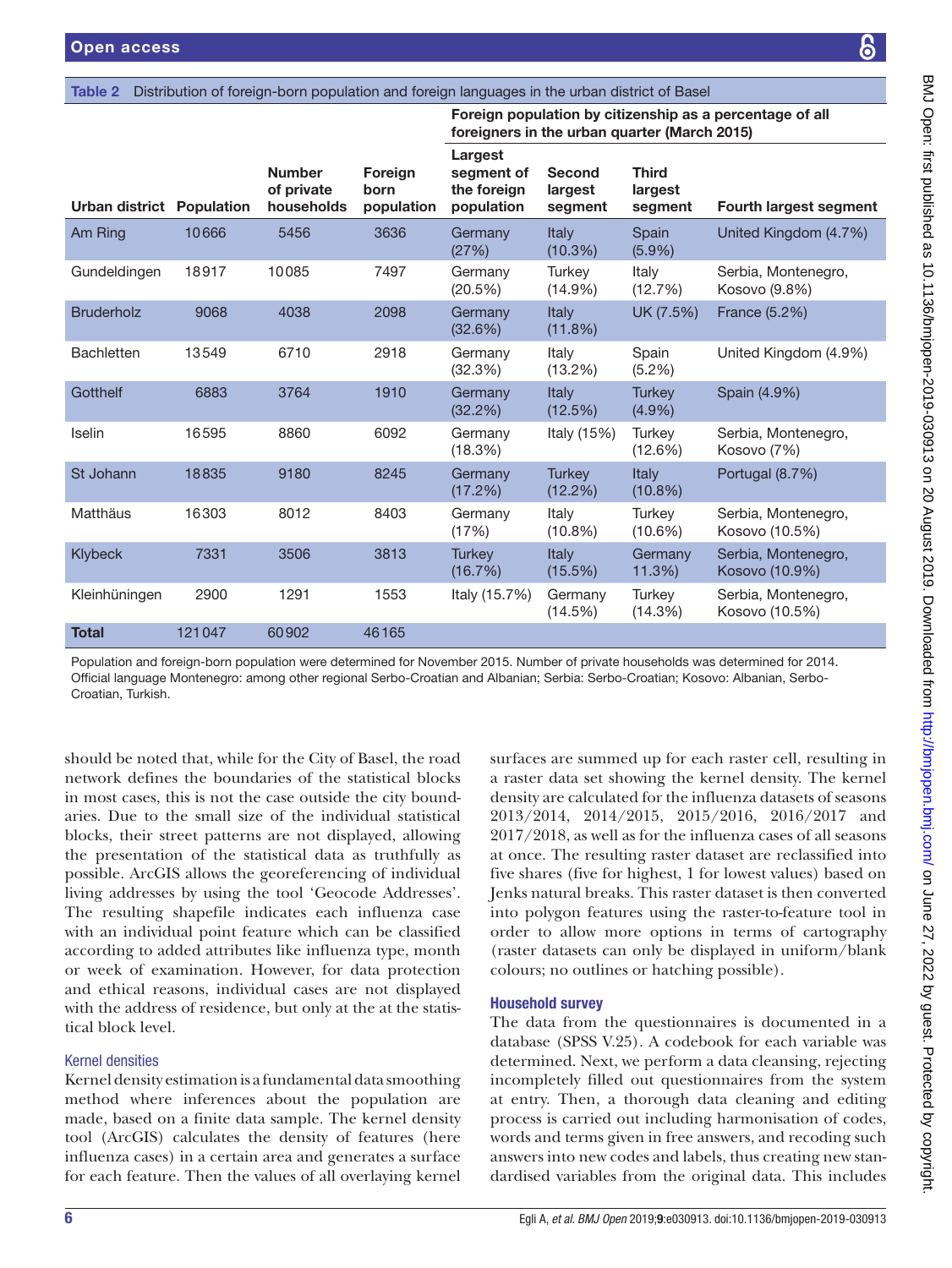identifying incomplete data and assigning missing values, detecting and correcting coarse data or removing inaccurate records from the database. The data cleaning also involves validity checks, that is, validating and correcting values against a prespecified list of possible options (such as value labels). The coding is checked for each variable for the entire database in respect to the hierarchical order and determine if certain variables should be recoded. As the questionnaires are uniquely identified by urban quarters, and an identification number which is also entered into the data entry mask, we can compare original questionnaire data to data entered in the statistics programme and thereby crosscheck cases that seem to be inconsistent with codes used.

## Data classification

From variables such as date of birth, a new variable is created which defines age groups. From the two variables persons per household and square metres per household, a new variable is created which uses stated square metres per person to give an indication of residential density. Socioeconomic factors of all postal-code districts of the city of Basel will be summarised as counts (medians and IQRs) for continuous variables and proportions and percentages for categorical variables. Responses of all participants will be summarised as counts (medians and IQRs) for continuous variables and proportions and percentages for categorical variables and summarised for each postal-code district.

#### Data enhancement and appendices

The data set is also enhanced by additional information for example, we analyse the variable of the self-stated medication of the respondents and classified it according to the Anatomical Therapeutic Chemical Classification (ATC) system used by the WHO. Thereby study participants can be classified into a risk group and non-risk group for influenza, according to their ATC-Level. The gained information is entered as new variables. We also include the location of a surveyed person within the urban quarter. This information is obtained from surveyed persons who precisely locate their place of residence on a map or by roughly indicating their location within a grid map of the city that we developed for this purpose. Locations are georeferenced and added to the data set.

# Data quality

The data cleaning and harmonisation procedure yields a data set that is accurate, complete and consistent, that allows us to go back to original source data (questionnaires), accounts for incomplete or missing values, and that conforms with data handling and anonymity requirements required by Swiss data protection laws and the regulations of the Ethics Commissions.

# Data analysis

Various demographic, epidemiological and geographical variables will be compared regarding the outcome variables. The primary outcomes of the household survey

are (1) reported ILI and (2) reported influenza vaccine status. Variables and endpoint data was descriptively analysed using SPSS V.25, Stata 1V.5.1 and Prism V.7.0d (2017; [www.graphpad.com\)](www.graphpad.com). Data will be shown as median and IQRs for continuous data and absolute numbers and percentage for categorical data. The statistical methods used to estimate an association between the variables are based on studies with similar topics. $17-21$ 

# Analytical analysis

Comparisons between different postal-code areas: Different socioeconomic measures will be compared between the different postal-code districts by  $\chi^2$  tests (or the Fisher's exact test, when appropriate) for categorical variables and by the Kruskal-Wallis test for continuous variables. Summary measures of individual risk factors for influenza will be compared between the different postal-code districts by  $\chi^2$  tests (or the Fisher's exact test, when appropriate) for categorical variables and by the Kruskal-Wallis test for continuous variables. Outcome variables will be compared between the different postal-code districts by  $\chi^2$  tests (or the Fisher's exact test, when appropriate) for categorical variables and by the Kruskal-Wallis test for continuous variables.

Individual risk factors and postal-code district related socioeconomic factors and their associations with ILI: Relative risks for ILI will be estimated by Poisson regression with robust error variance. To deal with possible confounding, all variables found to differ significantly in univariable analyses between participants with and without ILI will be included in the multivariable, multilevel mixed-effects generalised linear model.

Individual risk factors and postal-code district related socioeconomic factors and their associations with influenza-vaccination: Relative risks for influenza vaccination will be estimated by Poisson regression with robust error variance. To deal with possible confounding, all variables found to differ significantly in univariable analyses between participants with and without influenza vaccination will be included in the multivariable, multilevel mixed-effects generalised linear model.

Model checking: The Pearson and deviance goodness-of-fit tests will be performed to assess the fit of the data to a Poisson distribution in the final regression models. Furthermore, the distributions of the deviance residuals will be analysed.

Sensitivity analyses: The final regression models will be repeated after exclusion of outliers in the dataset and with changing some of the underlying baseline assumptions (depends on the variables to be included).

# Influenza transmission

The combined analysis of the viral sequencing data, the metadata from the Statistics Office of the Canton Basel-City, and the two questionnaires is done using phylodynamic methods. The data collected in the questionnaires filled out by the patients is cleaned up and processed analogue to the data in the Household survey section.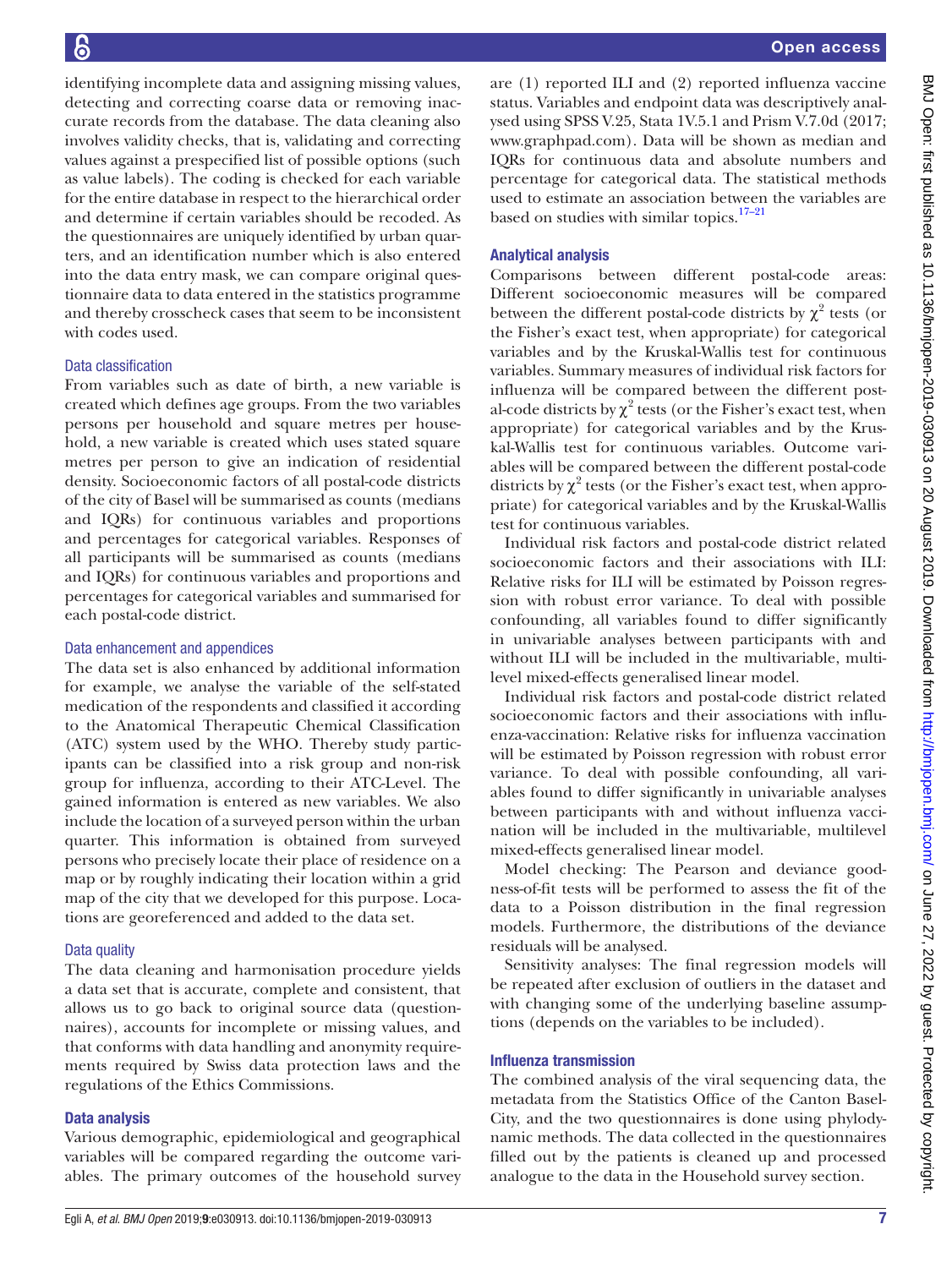#### Open access

In phylodynamics, the transmission chain between hosts is reconstructed using the sequenced influenza genomes. We assume that two hosts with very similar viral genomes are close to each other in the transmission chain, whereas two hosts which have very distanced viral genomes are far apart in the transmission chain. The reconstructed transmission chain is typically incomplete, as we cannot capture every single case in a city and the direction of transmission is not fully clear. We employ and extend the available phylodynamic framework within  $BEASTv2<sup>22</sup>$  to allow the transmission rate to depend on host factors such as age, family status or socioeconomic characteristics. We aim to quantify the transmission rates as a function of the host factors. Intuitively, if say many adults cluster in the phylogeny, this indicates frequent ongoing transmission between adults, while if adults occur in children clades, this indicates frequent transmission from children to adults.

#### Determination of herd immunity in health individuals

The herd immunity estimates per urban quarter as percentage above a sero-protection threshold is visual ised using GIS mapping as previously described. The distribution of herd immunities in urban quarters will be correlated with incidence rates of influenza and transmis sion patterns.

#### Strength and limitations

#### Retrospective PCR-confirmed influenza cases

From 2013 to 2018 all available cases are included. However, the included PCR-confirmed cases do not represent every single influenza case in the city. Many cases either presented at a family physician not partici pating in our study, or did not receive a diagnosis to confirm the viral infections. The number of ILI cases in the population is estimated to be 4%–5% by the Federal Office of Public Health [\(http://www.bag.ch\)](http://www.bag.ch)—this would correspond to between 7000 and 8700 cases in the city of Basel. Based on our experience from the emergency department, around 50% of ILI cases can be attributed to influenza viruses. Therefore, we would expect around 3500 to 4300 PCR-confirmed influenza cases. To capture every single case of influenza will not be possible.

#### Prospective household survey

<span id="page-7-0"></span>Given the distribution of the foreign-born or persons in the urban quarter who speak other languages than German ([table](#page-5-0) 2), the Basel Cantonal Statistics Office provides the total number of households to be surveyed and the number of households that should receive questionnaires in the major foreign languages ([table](#page-7-0) 3). Nevertheless, a language bias is likely induced into the questionnaire as not every spoken language could be captured with the questionnaire. Data entry and data handling errors can almost be excluded. In population (census) surveys performed by the Federal Office of Statistics of Switzerland, a 6% error margin is usually expected.

|                                                                                               | Every third<br>household                         |               |         |          | ×          | $\times$ |          |         |            | $\times$     |                   |              |
|-----------------------------------------------------------------------------------------------|--------------------------------------------------|---------------|---------|----------|------------|----------|----------|---------|------------|--------------|-------------------|--------------|
|                                                                                               | Every other<br>household                         |               |         | ×        |            |          |          | ×       | ×          |              |                   |              |
|                                                                                               | <b>Distribution</b><br>household<br>Each         | $\times$      | ×       |          |            |          | ×        |         |            |              | ×                 |              |
|                                                                                               | questionnaire<br>Household/<br>ratio             | 0.52          | 1.21    | 2.62     | 2.99       | 2.89     | 1.30     | 1.82    | 2.22       | 3.27         | 1.38              |              |
|                                                                                               | Turkish                                          | $\times$      | ×       | ×        | ×          | ×        |          |         |            | $\times$     |                   | 20542        |
|                                                                                               | <b>Albanian</b>                                  | $\times$      | ×       | ×        |            | $\times$ |          |         |            | $\times$     |                   | 14563        |
|                                                                                               | Croatian<br>Serbo-                               | $\times$      | ×       | ×        |            | ×        |          |         |            | ×            |                   | 14563        |
|                                                                                               | German,<br>English,<br>Italian                   |               |         |          |            |          |          |         |            |              | ×                 | 29485        |
| Table 3 Number of households to be surveyed in selected urban quarters and languages provided | return rate 12%<br>Questionnaires<br>needed when | 2469          | 2886    | 3055     | 3073       | 3069     | 2906     | 2991    | 3028       | 3084         | 2924              |              |
|                                                                                               | households<br>of private<br>Number               | 1291          | 3506    | 8012     | 9180       | 8860     | 3764     | 5456    | 6710       | 10085        | 4038              |              |
|                                                                                               |                                                  | Kleinhüningen | Klybeck | Matthäus | St. Johann | Iselin   | Gotthelf | Am Ring | Bachletten | Gundeldingen | <b>Bruderholz</b> | <b>Total</b> |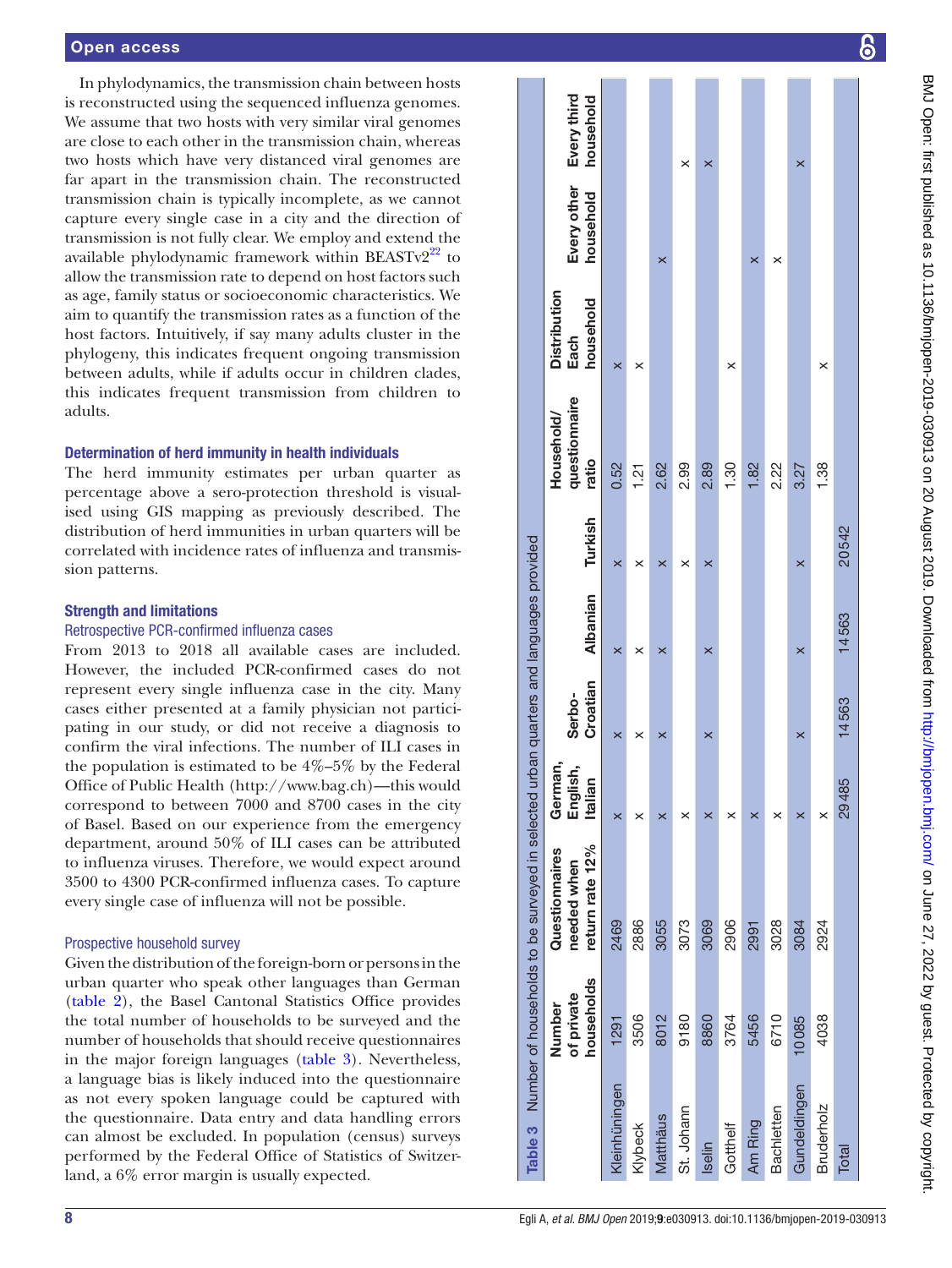Finally, for logistic and cost reasons, we cannot distribute the household survey to all 19 official urban quarters but focus our questionnaire on 10 selected quarters. Although this might induce a certain selection bias, we feel that the included quarters reflect the diversity similar in a representative number. Also, the questionnaires distributed and received per quarters allows us to perform a statistical representative analysis.

#### Prospective study of influenza transmission

The prospective trial aims to include as many influenza infected patients as possible. The recruitment is distributed at sites with large influenza case numbers. However, recruitment may have introduced a certain bias of study participants. Some patients will not present at a physician or emergency ward and therefore will not be diagnosed but still contribute to the transmission chain. This may be particularly true for children, where PCR-based influenza diagnostics is rarely used.

#### Prospective measurement of antibody titres in healthy individuals

The measurement of herd immunity per quarter is based on the recruitment of healthy blood donors. The study participants may not reflect the average citizen of Basel.

#### **DISCUSSION**

Profound knowledge on the key geographical, epidemiological and immunological factors influencing influenza transmission in a city will significantly help to develop effective counter measurements. The project is performed during the several subsequent years and large interconnected datasets are collected. The retrospective study parts clearly will show typical bias of a retrospective analysis such as missing data. In the prospective study part, the questionnaire may have a reply bias in the sense that influenza and vaccine interested people are more likely to respond. In addition, during patient recruitment not all influenza cases will be captured by the study. In the prospective study part, we include patients with ILI and use in a second step a PCR to confirm an influenza infection. However, as with the retrospective study, not all patients with influenza infection can be captured within a city as only symptomatic and patients presenting at the family doctor will be included.

We have recently finished the recruitment for the study and started with data analysis and manuscript writing. We expect that results will be available by end of 2019.

#### Ethics and dissemination

The results of this study will be published in peer-reviewed medical journals.

We plan to present the results of this research project at national and international scientific meetings. We aim to publish our results in open-access journals so they are widely available to interested international audiences. We aim to make our sequencing data available to the research

community so that distribution of viruses can be assessed on both a national and international level.

#### Author affiliations

<sup>1</sup> Clinical Microbiology, University Hospital Basel, Basel, Switzerland <sup>2</sup> Biomedicine, University of Basel, Basel, Switzerland <sup>3</sup>Clinical Research, University of Basel, Basel, Switzerland 4 Human Geography, Department of Environmental Science, University of Basel, Basel, Switzerland 5 Swiss Institute for Bioinformatics, Basel, Switzerland <sup>6</sup>Biosystems Science and Engineering, ETH Zurich D-BSSE, Basel, , Switzerland <sup>7</sup> Microbiology, Viollier AG, Allschwil, , Switzerland

<sup>8</sup>Infectious Diseases and Hospital Epidemiology, University Hospital Basel, Basel, **Switzerland** 

<sup>9</sup>Blood Donation Center of Both Basel, Basel, Switzerland

<sup>10</sup>Emergency Medicine, University Hospital Basel, Basel, Switzerland <sup>11</sup>Centre for Primary Health Care, University of Basel, Basel, Switzerland  $12$ Pediatric Infectious Diseases and Vaccinology, UKBB Universitats-Kinderspital, Basel, Switzerland

Acknowledgements We would like to thank the clinical trial unit (Karin Wild and Silke Puschke) for organisational help with the prospective study part. Finally, we thank the family doctors for helping in the patient recruitment: Dr Schneider and Dr von Hornstein, Gundeldingen. Gemeinschaftspraxi Dornacherstrasse, Gundeldingen (Drs Bruger, Eggenschwilder, Wyss Lustenberger, Gessler, Nonnemacher). Praxisgemeinschaft Bruderholz (Drs Dreyfus and Gürke), Bruderholz. Dr Marti, Bachletten. Praxis Büdnerhof (Drs Müller, Peters and Hantke), Büdnerhof. Dr Banderet and Dr Malè, Iselin. Drs Legendre and Legendre, St. Johann. Davidsbodenpraxis (Drs Hug and Isay-Utzinger), St. Johann. Praxis Dr Bär (Drs Bär and Türkoglu), St. Johann. Hammerpraxis (Professor Zeller), Matthäus. Dr Gordon and Dr Landolt, Clara. Dr Buess, Am Ring.

Contributors Author contributions: AE, MBa, RSS and TS planned the study and reviewed the paper. AE drafted the first version paper. DW, DMM and HMBSS advised on sequencing methodology. DW, HMBSS, TS and NM advised on phylogenetic analysis and reviewed the paper. NA, MB, JB (Geography) generate GIS maps. AE, DV, YH, ER, OD, MN, AZ, STS, CHN, AB, NR and NM provide data and samples. AE, NG, CS, TV and RSS planned and conducted the questionnaire. DV and MS organised biobanking, CS, MB, TV, MS, NG, NAS, TS and RSS performed data entry.

Funding This work is supported by the Swiss National Science Foundation (interdisciplinary research grant CR32I3\_166258/1; www.snsf.ch) and a grant by the Freiwillige Akademische Gesellschaft, Basel (www.fag.ch). AE received a salary grant by the Swiss National Science Foundation (Ambizione PZ00P3\_154709 /1).

Map disclaimer The depiction of boundaries on the map(s) in this article do not imply the expression of any opinion whatsoever on the part of BMJ (or any member of its group) concerning the legal status of any country, territory, jurisdiction or area or of its authorities. The map(s) are provided without any warranty of any kind, either express or implied.

Competing interests None declared.

Patient consent for publication Not required.

Ethics approval The study is approved by the regional ethical review board (Project-ID 2015–363 and 2016-01735).

Provenance and peer review Not commissioned; externally peer reviewed.

Open access This is an open access article distributed in accordance with the Creative Commons Attribution Non Commercial (CC BY-NC 4.0) license, which permits others to distribute, remix, adapt, build upon this work non-commercially, and license their derivative works on different terms, provided the original work is properly cited, appropriate credit is given, any changes made indicated, and the use is non-commercial. See: [http://creativecommons.org/licenses/by-nc/4.0/.](http://creativecommons.org/licenses/by-nc/4.0/)

#### **REFERENCES**

- <span id="page-8-0"></span>1. Stockton J, Ellis JS, Saville M, *et al*. Multiplex PCR for typing and subtyping influenza and respiratory syncytial viruses. *[J Clin Microbiol](http://www.ncbi.nlm.nih.gov/pubmed/9738055)* 1998;36:2990–5.
- 2. Thai PQ, Mai LQ, Welkers MRA, *et al*. Pandemic H1N1 virus transmission and shedding dynamics in index case households of a prospective Vietnamese cohort. *[J Infect](http://dx.doi.org/10.1016/j.jinf.2014.01.008)* 2014;68:581–90.